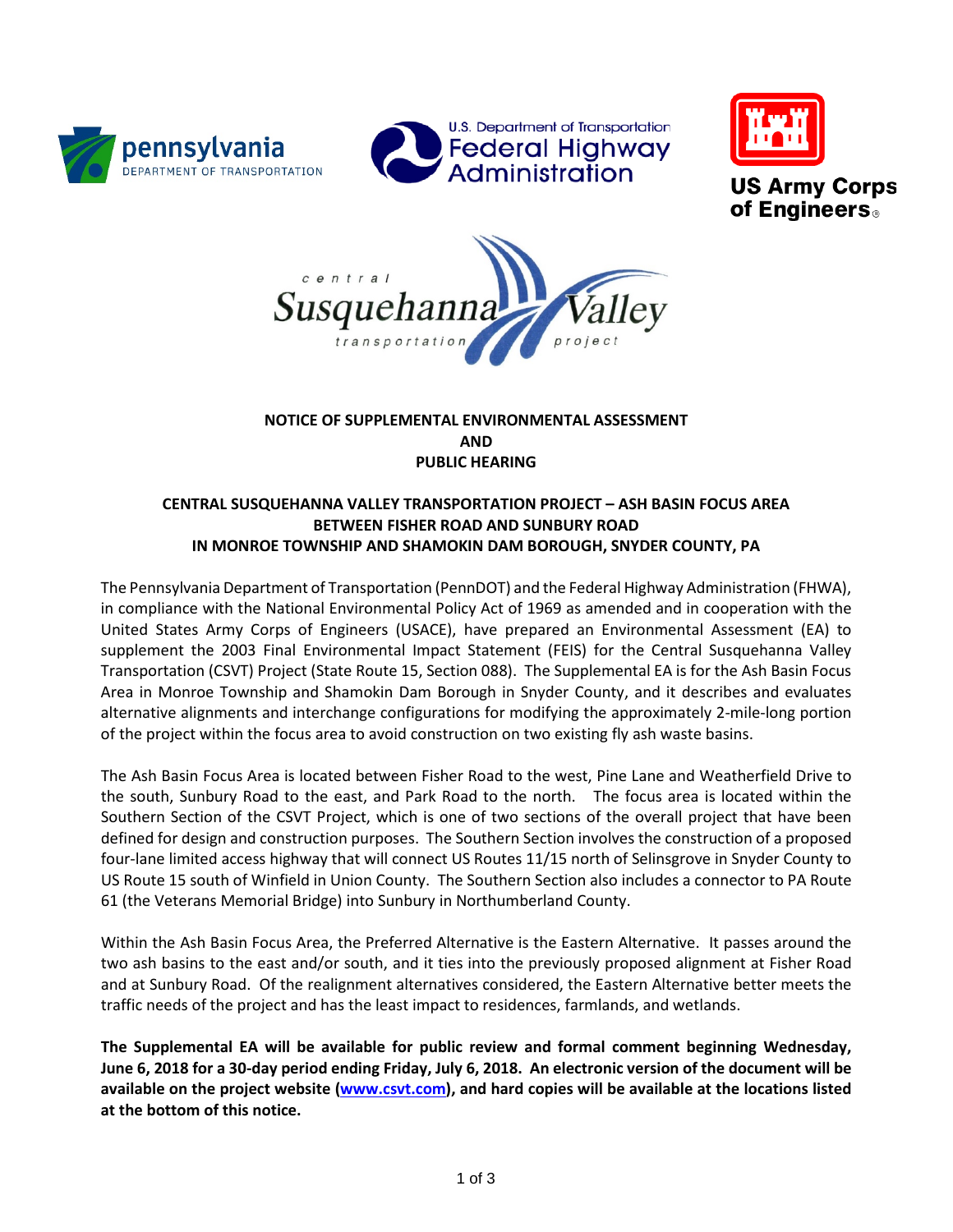The Supplemental EA will also serve as documentation for a modification to the permit issued by USACE in 2007 under Section 404 of the Clean Water Act for the proposed discharge of dredged, excavated, and/or fill materials into Waters of the United States associated with the proposed highway. The decision whether to issue the Section 404 permit modification will be based on an evaluation of the probable impacts, including cumulative impacts, of the proposed project on the public interest. The decision will reflect national concern for the protection and utilization of important resources. The benefit that reasonably may be expected to accrue from the proposed project must be balanced against its reasonably foreseeable detriments. All factors which may be relevant to the proposed project will be considered, including the cumulative effects thereof. Among the factors to be considered are conservation, economics, aesthetics, general environmental concerns, wetlands, cultural values, fish and wildlife values, flood hazards, floodplain values, land use, navigation, shoreline erosion and accretion, recreation, water supply and conservation, water quality, energy needs, safety, food and fiber production, and, in general, the needs and welfare of the people.

A joint PennDOT/USACE Public Hearing will be held to provide interested persons the opportunity to testify concerning the effects of the project within the Ash Basin Focus Area, including the social, economic, cultural, environmental, and other impacts. PennDOT has identified wetlands and surface waters that they consider regulated under Section 404 of the Clean Water Act. The Public Hearing will provide the opportunity to present views, opinions, and information which will be considered by USACE in evaluating a modification to the Section 404 permit for the proposed project.

### **The Public Hearing will be held on Thursday, June 21, 2018 from 5:00 PM to 8:00 PM at Shikellamy High School, 600 Walnut Street, Sunbury, PA 17801. Project plans will be displayed beginning at 4:00 PM. The Public Hearing will begin at 5:00 PM with introductory remarks by officials of PennDOT and USACE.**

Following the introductory remarks, the Public Hearing will be open to testimony from all interested parties. Testimony may be given by any of the following means:

- 1. Public oral testimony transcribed by a stenographer;
- 2. Private oral testimony transcribed by a stenographer;
- 3. Written testimony.

Those wishing to give public or private testimony will be taken in turn as they sign in at the Public Hearing. Oral comments will be limited to five minutes or less in order to ensure everyone has an equal opportunity to speak. However, additional written comments can be submitted at the Public Hearing in support of oral testimony.

Outside of the Public Hearing, written comments expressing concerns for aquatic resources, including wetlands, may be submitted in hard copy to:

USACE Baltimore District, 1631 South Atherton Street, Suite 101, State College, PA 16801 ATTN: Mike Dombroskie

Written comments concerning all issues, including aquatic resources, may be submitted in hard copy to:

PennDOT Engineering District 3-0, 715 Jordan Avenue, Montoursville, PA 17754

ATTN: Matthew Beck, P.E., Assistant Plans Engineer

or via email to CSVT SupplementalEA@skellyloy.com. Comments will not be accepted via the project website.

To be considered by PennDOT, FHWA, and/or USACE, comments on the Supplemental EA must be postmarked by July 6, 2018 and must include the name and mailing address of the commenter.

The Public Hearing location is accessible to individuals with disabilities. If you require special accommodations or would like additional information, please contact Mr. Beck at 570-368-4256.